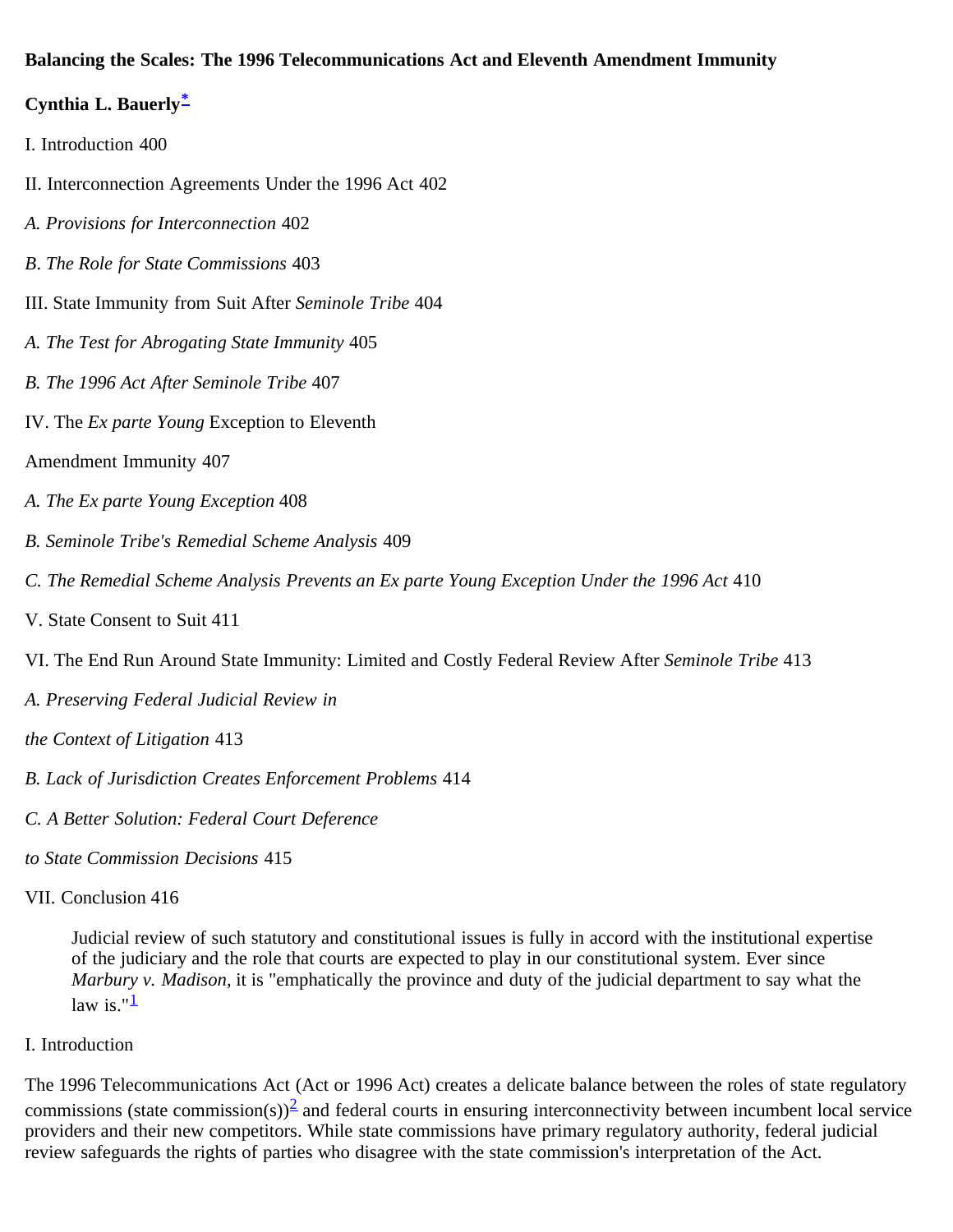Federal courts are appropriate venues for review of interconnection agreements. Federal review increases consistency among local service areas and provides minimum standards for the industry. In addition, federal court judges are less susceptible to local interest and influence—especially the powerful influence of an incumbent service provider who likely has a long-term relationship with a state commission or with state legislators.

Federal judicial review of state-approved interconnection agreements raises important issues of state sovereignty and immunity, concepts grounded in the Eleventh Amendment of the United States Constitution.<sup>[3](#page-9-1)</sup> Eleventh Amendment immunity is an effective bar to federal court jurisdiction over suits against states as originally granted in Article Three of the Constitution. $\frac{4}{3}$  $\frac{4}{3}$  $\frac{4}{3}$ 

States' Eleventh Amendment immunity from suit is not absolute however. Three alternatives exist for avoiding state immunity and the resulting bar to federal court jurisdiction. First, as a sovereign entity, a state may always consent to suit, thereby waiving immunity. Second, in limited circumstances, Congress can abrogate state immunity when enacting legislation. The Supreme Court requires that Congress explicitly express its intent to abrogate immunity and that Congress act pursuant to an appropriate source of power when it does so. Finally, without a state's consent or an abrogation of immunity by Congress, a litigant may bring a suit against a state official for prospective relief under the doctrine of *Ex parte Young.*[5](#page-9-3)

According to the generally settled<sup>[6](#page-9-4)</sup> framework of Eleventh Amendment law described above, Congress abrogated state immunity when it enacted the 1996 Telecommunications Act.<sup> $7$ </sup> By all known standards, the federal judicial review provisions of the Act were enforceable against states at the time of enactment.

However, in April of 1996, the Supreme Court issued its decision in *Seminole Tribe v. Florida*<sup>[8](#page-9-6)</sup> and modified essentially the entire framework of Eleventh Amendment immunity jurisprudence. In one sweeping decision, the Court severely limited the application of the doctrine of *Ex parte Young* and removed an important source of congressional power to abrogate state immunity. Only state consent to suit, through a waiver of immunity, remains intact. The full effect of this decision has yet to been seen. It is clear, however, that the decision creates a vacuum of unenforceable rights granted to citizens by federal statutes.

The 1[9](#page-9-7)96 Act does not escape the fate of the other statutes enacted by Congress under the Commerce Clause<sup>9</sup> with an explicit abrogation of state immunity. In the case of the Act, the resulting inability of a federal court to secure jurisdiction will have unfortunate consequences for many citizens. Congress's attempt to place regulatory control in state commissions coupled with the Supreme Court's zealous effort to protect state immunity will increase costs of interconnection—costs eventually passed on to consumers—and delay the entry of competition in the local service market.

This Note argues that, despite the Supreme Court's affinity for state immunity, federal court review of interconnection agreements is essential to the balance of power between state and federal governments in the emerging local telephony market. In Part II, this Note examines the role of state commissions in creating interconnection agreements under the Act. Part III discusses implications of the *Seminole Tribe* decision on federal judicial review provisions of the Act. The inapplicability of the *Ex parte Young* exception to such suits is dis

cussed in Part IV. Part V suggests that while state consent to suit is still a viable option for securing jurisdiction, that consent cannot be inferred from state commission participation. In Part VI, this Note asserts that the pragmatic effects of litigation over an interconnection agreement can result in federal court jurisdiction over state action, though the effect of the *Seminole Tribe* decision will unduly hamper enforcement efforts. Finally, a more appropriate response to the immunity concerns raised by federal judicial review of state action is offered: federal courts' use of a deferential standard of review.

### II. Interconnection Agreements Under the 1996 Act

# *A. Provisions for Interconnection*

The 1996 Act provides guidelines for introducing competition into local telephone markets. In particular, section 251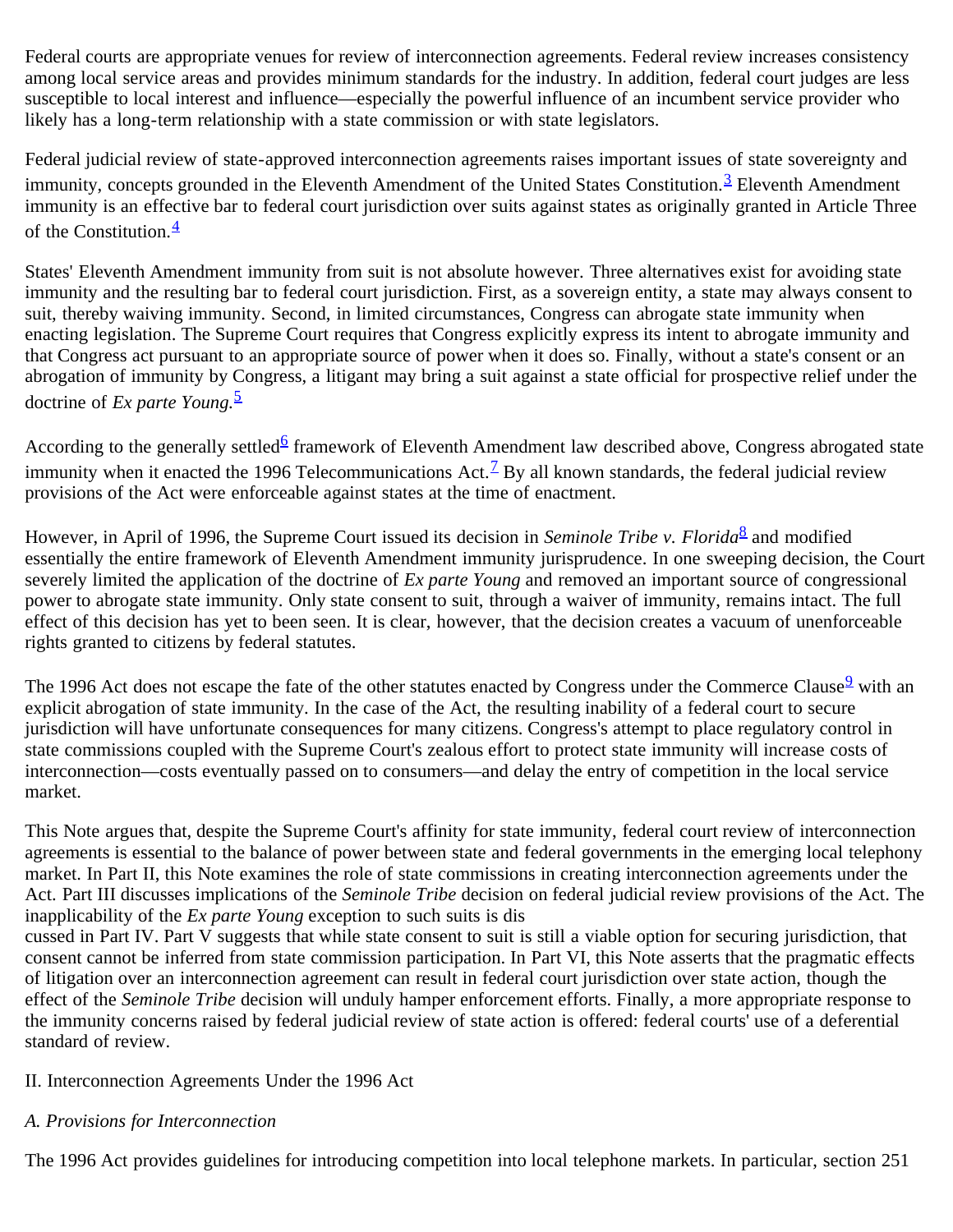of the Act imposes a duty on incumbent local exchange carriers (ILECs) "to interconnect directly or indirectly with the facilities and equipment of other telecommunication carriers." $10$  These ILECs are required to provide, at just and reasonable rates, interconnection with their networks for the transmission and routing of telephone exchange service and exchange access at any feasible point within the ILECs' networks.<sup>11</sup> The Act also prohibits technological barriers to interconnection,  $\frac{12}{2}$  encourages consumer-friendly accommodations, such as number portability,  $\frac{13}{2}$  $\frac{13}{2}$  $\frac{13}{2}$  and imposes a duty to negotiate in good faith with other carriers to reach interconnection agreements.  $\frac{14}{1}$  $\frac{14}{1}$  $\frac{14}{1}$ 

While the Federal Communications Commission (FCC or Commission) is charged with developing regulations for the implementation of the Act,  $\frac{15}{12}$  $\frac{15}{12}$  $\frac{15}{12}$  state commission oversight and regulation is expressly warranted both in the ability to enforce the state commissions' own policies, orders, or regulations and the state commissions' final authority to approve interconnection agreements.<sup>16</sup> State commissions are to "determine whether the rates for interconnection are just and reasonable, a determination that must be `based on the cost (determined without reference to rate-of-return or other rate-based proceeding) of providing the interconnection,' but may include a reasonable profit." $\frac{17}{17}$  $\frac{17}{17}$  $\frac{17}{17}$ 

### *B. The Role for State Commissions*

Upon receiving a request for interconnection, the incumbent ILEC may negotiate and enter into a binding agreement with a requesting carrier. All negotiated agreements must be submitted for approval to the state commission:

The state commission may reject the negotiated agreement within 90 days, but only if it concludes, with written findings . . . that the agreement discriminates against a telecommunications carrier not a party to the agreement or that the implementation of the agreement is not consistent with the public interest, convenience, or necessity. $\frac{18}{3}$  $\frac{18}{3}$  $\frac{18}{3}$ 

The Act provides for arbitration, mediation, and negotiation procedures in cases where parties cannot reach negotiated agreements.<sup>19</sup> At any point in voluntary negotiations, a party can ask the state commission to mediate differences,  $\frac{20}{\pi}$  $\frac{20}{\pi}$  $\frac{20}{\pi}$ and from the 135th to the 160th day after a request for negotiation, any party can seek binding arbitration from the state commission.<sup>21</sup> The state commission is required to settle each unresolved issue no later than nine months after the date of the first request for negotiation.<sup>22</sup> The arbitrated agreement must then be approved by the state commission which may reject the agreement only if it does not meet the new access and interconnection obligations imposed by section 251 or the pricing standards of section  $252(d)$ .  $\frac{23}{2}$  If the state commission fails to approve or reject the agreement, or carry out any of its other duties under the Act, the FCC shall issue an order preempting the state commission's jurisdiction over that proceeding or matter within ninety days of being notified of such failure.  $\frac{24}{3}$  $\frac{24}{3}$  $\frac{24}{3}$ 

If a party to an agreement disagrees with the state commission's determination in approving or rejecting the agreement, the Act provides a judicial remedy for parties. Any party aggrieved by an interconnection agreement approved by the state commission as described above, may bring a claim in the federal district court.  $\frac{25}{10}$  The Act bars state courts from hearing complaints under the Act and limits relief in federal court to a determination of whether the agreement or statement meets the requirements of the Act. $\frac{26}{3}$  $\frac{26}{3}$  $\frac{26}{3}$ 

While the language of the Act clearly articulates a role for judicial review in this process, the ability of a federal court to review state commission action is no longer as simple as the language of the Act implies. The Supreme Court's recent expansion of the Eleventh Amendment bar on suits against a state will prevent parties from suing state commissions directly.

### III. State Immunity from Suit After *Seminole Tribe*

The doctrine of sovereign immunity found in the Eleventh Amendment limits a civil litigant's ability to sue a state. $\frac{27}{27}$  $\frac{27}{27}$  $\frac{27}{27}$ "[A]n unconsenting State is immune from suits brought in federal courts by her own citizens as well as by citizens of another state."<sup>[28](#page-10-6)</sup>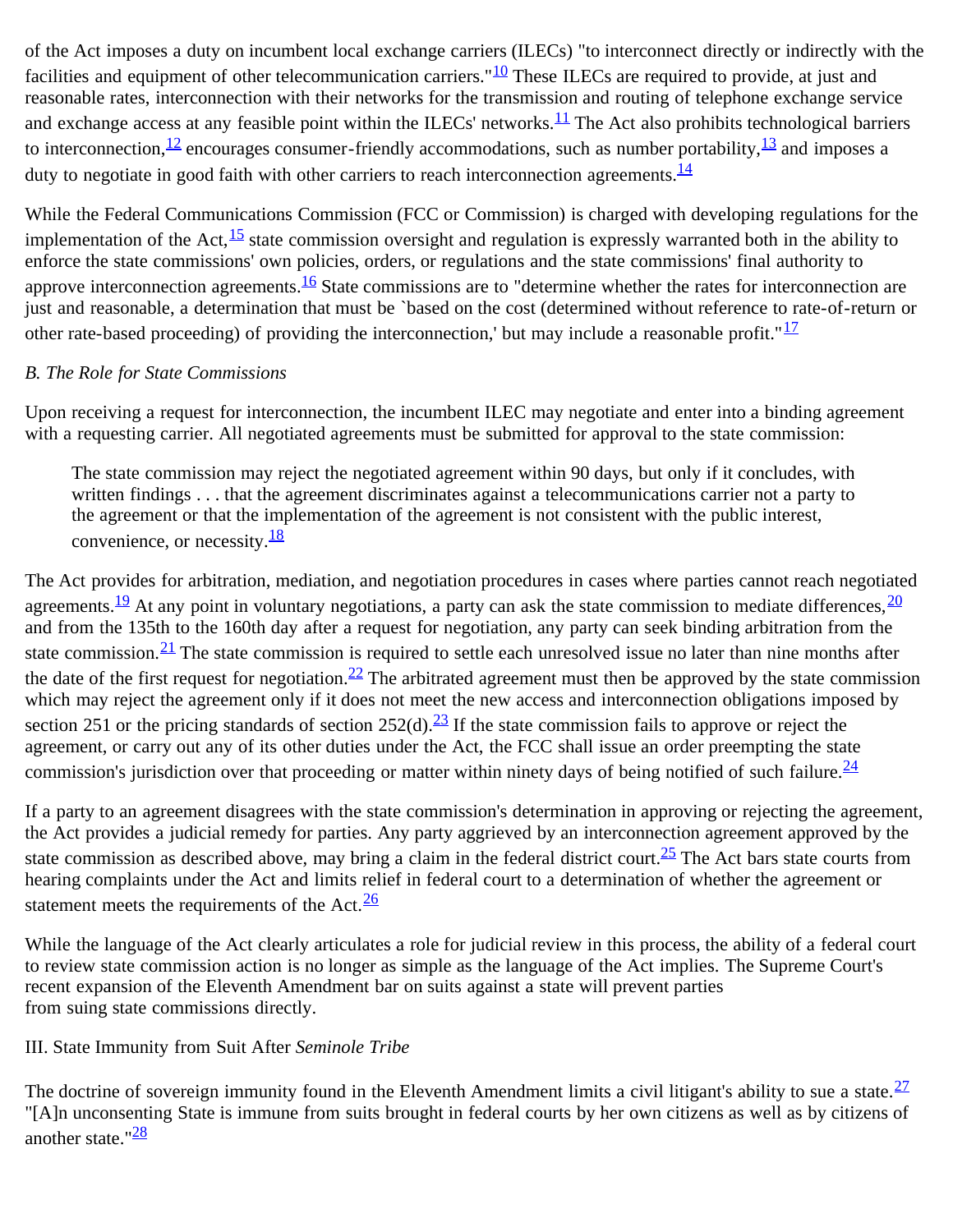The Supreme Court has long held that Congress has the ability to abrogate a state's immunity through legislation if it explicitly indicates its intent in a statute and acts under proper authority.<sup>29</sup> Prior to the Supreme Court's decision in *Seminole Tribe*, "proper authority" included the Commerce Clause of the Constitution.<sup>30</sup> However in April of 1996, two months after the Telecommunications Act was passed, the United States Supreme Court handed down its decision in *Seminole Tribe* and severely limited Congressional power to abrogate state immunity.

# *A. The Test for Abrogating State Immunity*

The test for determining whether a state's immunity has been effectively abrogated has two components: first, whether Congress explicitly intended to open states to suit when it enacted a law; and second, whether Congress acted under a valid exercise of power.<sup>[31](#page-10-9)</sup> Within the Indian Gaming Regulatory Act (IGRA), Congress expressly provides for judicial intervention through the federal court system. The Act authorizes a tribe to compel a state's good faith negotiation in gaming agreements by bringing it before a federal district court. In *Seminole Tribe*, the Court found that this statutory language satisfies the explicitness requirement.  $\frac{32}{3}$  $\frac{32}{3}$  $\frac{32}{3}$ 

The second part of the test focuses on whether Congress acted under a valid exercise of power when it abrogated state immunity. The IGRA was enacted pursuant to the Indian Commerce Clause. $\frac{33}{10}$  $\frac{33}{10}$  $\frac{33}{10}$  This clause, according to the Court, does not grant Congress the power to abrogate states' immunity.<sup>[34](#page-10-12)</sup> The Court's determination that Congress did not properly abrogate state immunity under the Indian Commerce Clause rendered the IGRA unenforceable in federal court.

Prior to the *Seminole Tribe* decision, both the Commerce Clause<sup>35</sup> and the Fourteenth Amendment provided Congress with valid sources of power to abrogate state immunity.<sup>[36](#page-10-14)</sup> Relying on the Supreme Court's prior decision in Pennsylvania v. Union Gas, Co., <sup>37</sup> Congress abrogated state immunity through the Commerce Clause power in several federal statutes including the Fair Labor Standards Act,  $\frac{38}{3}$  $\frac{38}{3}$  $\frac{38}{3}$  the Comprehensive Environmental Responsibility Cleanup Liability Act, <sup>39</sup> and the 1996 Telecommunications Act.<sup>40</sup> However, the Court noted in *Seminole Tribe* that the Commerce Clause was indistinguishable from the Indian Commerce Clause, implying that it, too, is not a valid source of abrogation power. $\frac{41}{3}$  $\frac{41}{3}$  $\frac{41}{3}$  By removing an important source of congressional power to abrogate state immunity, the Court effectively limited citizens' ability to sue states under many federally declared causes of action.

In overturning *Union Gas*, the Court noted several reasons for deviating from the usually binding precedent of previous decisions.[42](#page-10-19) First, the Court suggested that the *Union Gas* decision was of questionable precedential value because the majority of the Court disagreed with the rationale of the plurality decision. $\frac{43}{3}$  $\frac{43}{3}$  $\frac{43}{3}$  Next, the Court asserted that review of the decision was appropriate because the case involved an interpretation of the Constitution which is only subject to review by the Court or Constitutional Amendment. Until either event, Congress was bound to act within the Court's previous interpretation.[44](#page-10-21) Finally, review was important because the result in *Union Gas* and the plurality's reasoning departed from the Court's established understanding of the Eleventh Amendment.<sup>[45](#page-11-0)</sup> The Court declined to follow the doctrine of *stare decisis* in this case and overruled *Union Gas* and along with it, limited Congress's authority to abrogate state immunity.

Federal district courts applying the *Seminole Tribe* holding have found states immune from suit in federal court without their consent.  $\frac{46}{5}$  The Court's decision already has severely limited the ability of citizens to seek redress from a state under many federal laws, and seems likely to prevent suits under the 1996 Telecommunications Act.

# *B. The 1996 Act After Seminole Tribe*

The Court's holding in *Seminole Tribe* extends state immunity and deprives federal courts of jurisdiction over state commissions. Using the *Green v. Masour*<sup>47</sup> two-part test for determining whether a state's immunity has been properly abrogated by Congress under a federal law, the Act can overcome only the first requirement of an explicit declaration by Congress of its intent to abrogate immunity. Congress explicitly provided parties to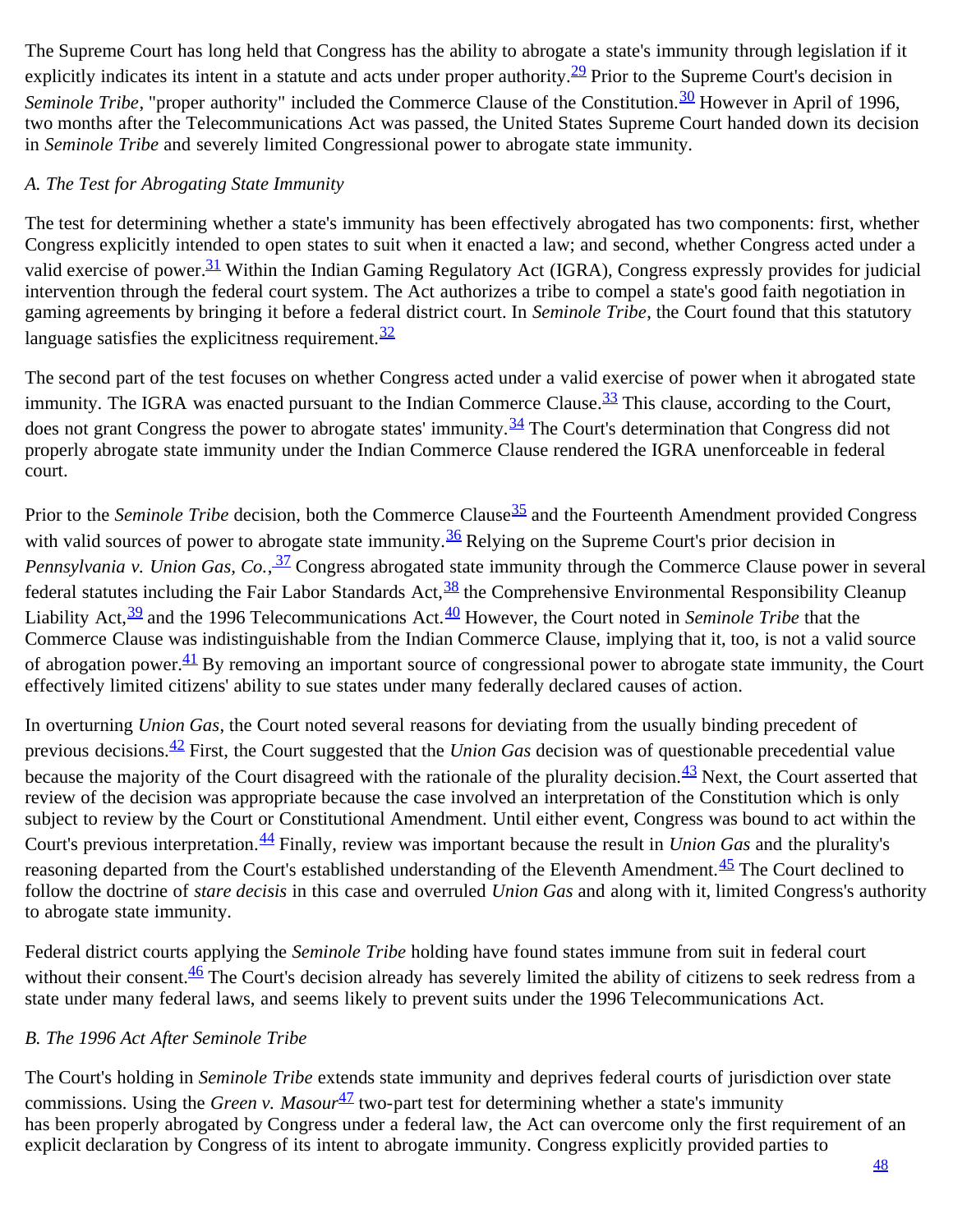interconnection agreements an avenue for judicial review in the federal courts satisfying the first part of the test. The statute clearly indicates Congress's intent for federal judicial review of state commission action in the language of section 252(e)(6), "[i]n any case in which a State commission makes a determination under this section, any party aggrieved by such determination *may bring an action in an appropriate Federal district court . . . .*"[49](#page-11-4)

However, the Act was passed pursuant to Congress's power under the Commerce Clause of the Constitution. After *Seminole Tribe*, the Commerce Clause is no longer a valid source of abrogation power. Despite the fact that at the time the Act was passed, the Commerce Clause was considered a valid source of power, the Court's decision a few months later nullified Congress's explicit intent to abrogate state immunity.

# IV. The *Ex parte Young* Exception to Eleventh Amendment Immunity

*Ex parte Young* has long been an exception to state immunity's bar on claims against a state. Where the relief sought is prospective in nature, such as an injunction, a federal court may order a state official in his or her individual capacity to act or cease an action without offending the state's immunity. In suits under the 1996 Telecommunications Act, the exception is no longer available to preserve suits against state actors. The Supreme Court's *Seminole Tribe* analysis of a congressionally provided remedial scheme can be applied to the Act and will prevent a court from finding jurisdiction over a state actor.

# *A. The Ex parte Young Exception*

The *Ex parte Young* doctrine permits a lawsuit against a state where the Eleventh Amendment would otherwise prevent it, provided that the named party is the state official in his or her individual capacity rather than the state itself. $\frac{50}{20}$  In addition, the relief sought must be injunctive, instead of relief which would require payment from the state treasury.<sup>[51](#page-11-6)</sup>

In *Ex parte Young*, the Supreme Court held that a federal court's injunction preventing a state officer from enforcing a state statute that allegedly violated the Fourteenth Amendment was not prohibited by the Eleventh Amendment.<sup>52</sup> If an officer acts in a manner in conflict with the superior authority of the Constitution, he or she is "stripped of his [or her] official position" $\frac{53}{2}$  or representative character and is thus not entitled to the grant of immunity found in the Eleventh Amendment. This distinction is largely an acceptance of the fiction that the suit in that case is against a private party rather than the state.  $\frac{54}{5}$  $\frac{54}{5}$  $\frac{54}{5}$ 

The balance between supremacy and sovereignty concerns is at the heart of the *Ex parte Young* doctrine. "As Justice Brennan has observed, `*Ex parte Young* was the culmination of efforts by this Court to harmonize the principles of the Eleventh Amendment with the effective supremacy of rights and powers secured elsewhere in the Constitution."<sup>[55](#page-11-10)</sup> "The doctrine of *Ex parte Young* is based on the idea that the power of federal courts to enjoin continuing violations of federal law is necessary to vindicate the federal interest in assuring the supremacy of that law."[56](#page-11-11)

In *Edelman v. Jordan*,<sup>57</sup> the Court held that when a plaintiff sued a state alleging a violation of federal law, the federal court may award an injunction that governs the official's future conduct.<sup>[58](#page-11-13)</sup> The *Jordan* Court's emphasis on the distinction between prospective and retroactive relief has become an integral part of the *Ex parte Young* doctrine by fulfilling "the underlying purpose of *Ex parte Young* while at the same time preserving to an important degree the constitutional immunity of the States." $\frac{59}{2}$  $\frac{59}{2}$  $\frac{59}{2}$ 

# *B. Seminole Tribe's Remedial Scheme Analysis*

The Court in *Seminole Tribe* declined to find the *Ex parte Young* exception available in the suit against Florida.<sup>[60](#page-11-15)</sup> Despite petitioners' argument that the *Ex parte Young* doctrine could be applied to their case where the governor had been named individually and the relief sought was prospective—an order to negotiate with the tribe in good faith—the Court upheld the governor's immunity as a state officer. The Court's reasoning focused on Congress's insertion of a remedial process in the statute itself. The Court held that Congress could not have intended to subject states to the full range of relief available in federal court where it provided for limited remedies in the text.<sup>[61](#page-11-16)</sup> "Where Congress has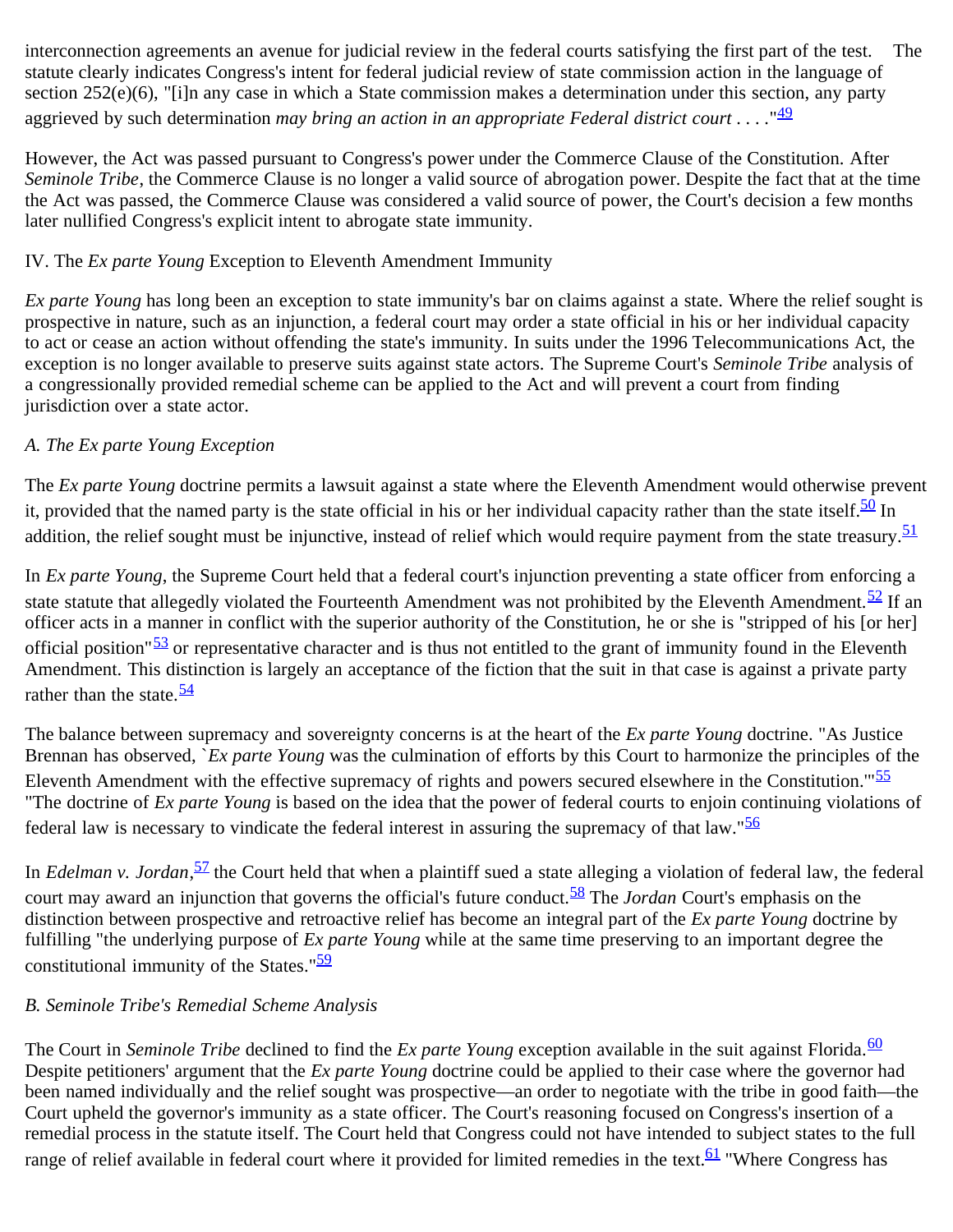created a remedial scheme for the enforcement of a particular federal right,

we have, in suits against federal officers, refused to supplement that scheme with one created by the judiciary." $62$  The Court cautioned lower courts to hesitate before casting aside statutory limitations by permitting an action against a state officer based on  $Ex$  parte Young for the enforcement of a statutorily created right.<sup>[63](#page-11-18)</sup>

The Indian Gaming Regulation Act provided that where a court finds that the state has failed to negotiate in good faith, the remedy available was an order directing the state and the Indian tribe to conclude a compact within sixty days.  $\frac{64}{ }$  If the parties disregarded the court's order, each party would then have to submit a proposed compact to a mediator. If the state failed to accept the compact, the mediator would be required to notify the Secretary of the Interior, who would then provide regulation. $\frac{65}{5}$  $\frac{65}{5}$  $\frac{65}{5}$ 

The total result of the remedial scheme in the IGRA would subject the state only to an order to negotiate, which if ignored, would result in regulation of Indian gaming by the Secretary of the Interior. The Court found the limited remedy available to tribes compelling, and based its limitation of the *Ex parte Young* doctrine on its existence in the statute.

Despite the broad definition of remedial scheme employed by the Court, lower courts have declined to limit *Ex parte Young*'s application by distinguishing the language found to constitute a "remedial scheme" in the IGRA from language found in other federal statutes.<sup>[66](#page-12-1)</sup> The "gloss on *Ex parte Young* does not affect the statutes in the present action whose remedial schemes are not similar to the one provided for in the IGRA."<sup>[67](#page-12-2)</sup>

The above distinction is not well founded and certainly susceptible to contrary interpretation. The Court in *Seminole Tribe* described the limitation on federal court review as a "remedial scheme."<sup>68</sup> The Court's characterization of a remedial scheme can be applied to any statute where Congress has described or indicated the types of remedies available from courts. Any insertion by Congress of a limitation on the scope of federal court review, or the types of remedies available, fits the remedial scheme definition of *Seminole Tribe*.

# *C. The Remedial Scheme Analysis Prevents an Ex parte Young Exception Under the 1996 Act*

Prior to *Seminole Tribe*, the *Ex parte Young* doctrine would have been a useful tool in preserving federal court jurisdiction over states. Suits by aggrieved parties to interconnection agreements could have named state officers such as regulatory commissioners or directors instead of the state itself. In accordance with the Act, the suits could have sought prospective relief in the form of an injunction preventing the state from enforcing an agreement found to be contrary to the provisions of the statute.

However, after *Seminole Tribe*, the *Ex parte Young* exception is not available in suits under statutes where Congress has provided a "remedial scheme."<sup>69</sup> The Court's description of what constitutes a remedial scheme and its application of this definition to the IGRA effectively eliminate the possibility of getting around state immunity in any statute where Congress has limited the type of judicial remedy available to litigants, as it has in the 1996 Act.

A remedial scheme, similar to the one found persuasive in the IGRA, exists in the 1996 Act. The Act specifically limits the relief available in a federal district court to a determination by the federal court that "the agreement or statement meets the requirements of section 251 of this title and this section." $\frac{70}{2}$  $\frac{70}{2}$  $\frac{70}{2}$  A court in this instance is likely to decline to apply the *Ex parte Young* exception on the same grounds as the Supreme Court did in *Seminole Tribe*. Because the full authority of the federal court in an *Ex parte Young* suit could expose the state regulators to more severe action than anticipated by section 252(e)(6), a district court, in light of *Seminole Tribe*, will determine whether *Ex parte Young* is unavailable.

*Ex parte Young*, as refined by the *Seminole Tribe* remedial scheme analysis, fails to provide an exception to the Eleventh Amendment for cases arising under section  $252(e)(6)$  of the Act.<sup>71</sup> According to *Seminole Tribe*, where Congress has expressly indicated the type of relief available, the full jurisdictional power of the federal judiciary cannot be unleashed on state actors.[72](#page-12-7) It is likely that courts will refrain from applying the *Ex parte Young* exception to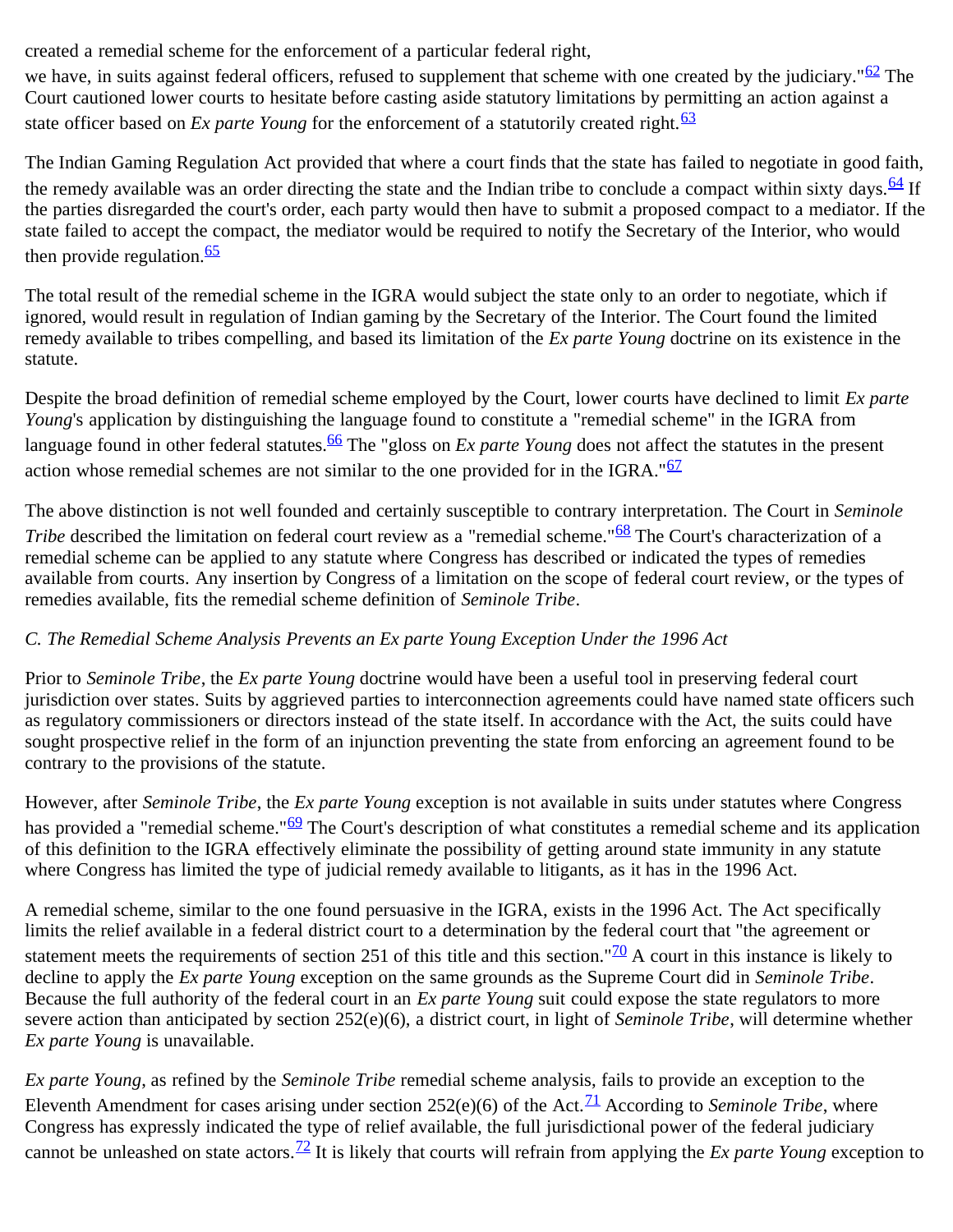cases under the Act, and state immunity will be preserved.

## V. State Consent to Suit

The only alternative to the Eleventh Amendment's bar to federal jurisdiction remaining untouched by the *Seminole Tribe* decision is the ability of a state to waive immunity and consent to suit. However, where parties are challenging state commission regulatory action, this result depends upon the discretion of the state to provide an explicit agreement to the suit in federal court. Just as Congress is required to provide explicit indication of its intent to abrogate state immunity, so must a state provide an unequivocal expression of its consent to the suit when it waives immunity.

State consent to suit cannot be inferred from state action or participation in a federal program. $\frac{73}{13}$  Constructive consent is not a doctrine commonly associated with the surrender of constitutional rights.<sup>74</sup> As with all constitutionally protected rights, Eleventh Amendment immunity is not to be taken lightly. Thus, a clear statement waiving immunity must precede federal court jurisdiction.

Despite instruction from the Supreme Court on this issue, the United States District Court for the Western District of Washington held that the State of Washington and its regulatory commission consented to suit when it undertook the arbitration of the interconnection agreement between the incumbent carrier and the entering carrier.<sup>[75](#page-12-10)</sup> The court found that the "overwhelming implication" of the statutory structure of the Act is that Congress conditioned state participation in the interconnection agreement negotiation, arbitration, and approval process on consent to federal judicial review of the state's participatory actions.  $\frac{76}{6}$  $\frac{76}{6}$  $\frac{76}{6}$ 

The United States District Court for the Western District of Washington focused on the "overwhelming implication" language found originally in the Supreme Court's decision in *Murray v. Wilson Distilling Co.*[77](#page-12-12) and repeated in numerous cases involving immunity issues. The case before the Supreme Court in *Wilson Distilling* involved the interpretation of a state statute. Wilson Distilling argued that the State of South Carolina intended to divest itself of its property rights when it created a state commission to regulate liquor. It was further argued that the state intended to consent to court jurisdiction over the state property and the commission. The Supreme Court disagreed, noting that an interpretation of the statute avoiding state immunity "could only be warranted if exacted by the most express language or by such overwhelming implication from the text  $\dots$ . " $\frac{78}{28}$  $\frac{78}{28}$  $\frac{78}{28}$ 

The District Court for the Western District of Washington failed to note the crucial difference between the *Wilson Distilling* case and the case before it, *US West Communications*. The Supreme Court was interpreting a statute passed by the South Carolina legislature—an expression of the state. The district court was interpreting the Act—an expression of Congress. Congressional explicitness in its intent to abrogate immunity is not the same as the required expression on the part of the state indicating its intent to waive immunity. The "overwhelming implication" of the language of the Act suggests Congress intended to abrogate state immunity at a time when such abrogation was sanctioned by the Supreme Court. To extend the "overwhelming implication" of language drafted by Congress to any of the fifty states who regulate local telephone markets, is to take the Supreme Court's enunciated standard out of context. While it is true that the Supreme Court itself has used the phrase inexactly, the Court has never supported a finding that a state consented to suit through participation in a federal program with the phrase "overwhelming implication." The decision by the District Court for the Western District of Washington is unsupported by any previous Supreme Court decision. Further, federalism and state sovereignty require that states be held to their own expressions, not those of Congress.

Finally, it is illogical to read the Act as a manifestation of Congress's intent to condition state commission participation on state consent to suit. At the time the Act was passed, Congress had good reason to believe it could abrogate state immunity by an explicit statement of its intent to do so and by acting pursuant to proper authority, which, at that time, included the Commerce Clause. Even if Congress could condition participation on a consent to suit—a condition never previously recognized by the Supreme Court—it is an illogical interpretation of the Act given the legal context. Without an expression of a state commission's consent to suit under the Act, federal courts are incapable of securing jurisdiction over state commissions.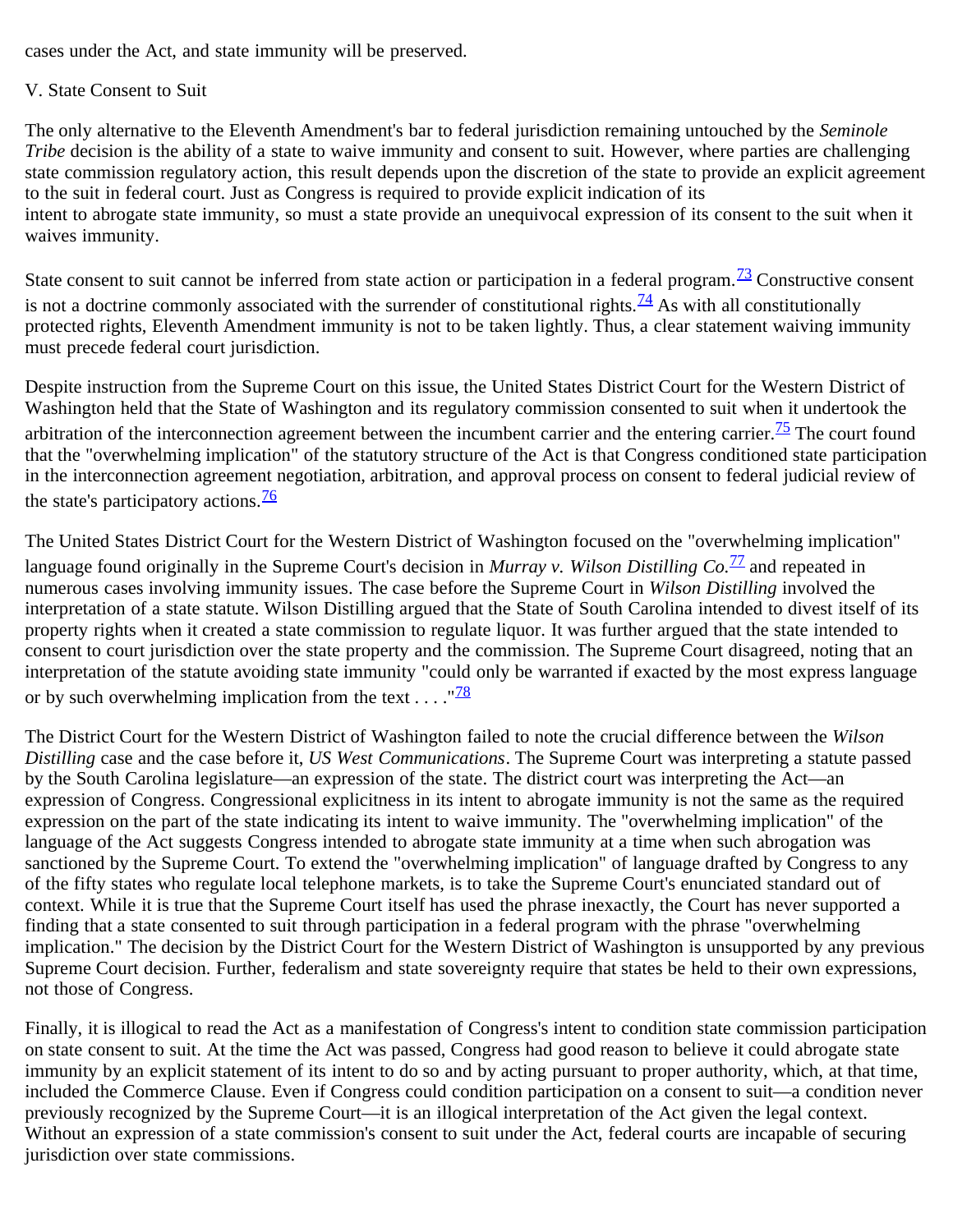### VI. The End Run Around State Immunity: Limited and Costly Federal Review After *Seminole Tribe*

Federal judicial review of interconnection agreements is an essential step in achieving the fair and competitive state of telephony the Act envisions. Without it, the Act's careful balance between regulation and competition, as well as between federal and state power, is lost. Judicial review is also essential to the larger scheme of checks and balances on each of the three branches of government, and to the more precarious balance between federal and state authority.

In an effort to decentralize telecommunication regulation, Congress looked to state involvement in the process of integrating competition in local markets. However, Congress explicitly reserved a federal role in the process through FCC oversight and federal court review of agreements. The Supreme Court's *Seminole Tribe* decision erodes Congressional abrogation and limits the application of *Ex parte Young*, thereby eliminating two important means of obtaining federal jurisdiction over states. However, even after the Supreme Court's decision in *Seminole Tribe*, interconnecting parties may still be able to seek a limited form of federal judicial review of state commission action in approving interconnection agreements. Unfortunately, this review will come at a higher cost to providers and consumers than would otherwise be necessary.

### *A. Preserving Federal Judicial Review in the Context of Litigation*

The pragmatic result of litigation under the Act provides federal courts with jurisdiction to review the agreement despite their inability to secure jurisdiction over state commissions.<sup>79</sup> Parties who disagree with a state commission's approval or rejection of an agreement have the option of suing the other party to the interconnection agreement in federal district court.

While these suits will likely name the state regulatory commission as a defendant initially, the commission will quickly be dismissed if it raises immunity as a bar to jurisdiction. Parties to the agreement will then be left to present their case before a federal judge. The resulting judicial review is effectively what Congress intended to take place, even though the parties are not those it intended.

Congress explicitly outlined the scope of federal court review: to determine "whether the agreement or statement meets the requirements of section 251 of this title and this section." $80$  This determination can be made with the carriers as litigants. However, it is clear that the review by a federal court will be limited by several factors. First, the court will not benefit from hearing from the state commission the rationale behind its decision. Carriers will likely attempt to explain the state commission's action to the court; however, because of their interest in the result, it will be skewed to reflect the outcome each desires. Neither party could better explain the state commission's rationale than the state commission itself.

In addition, state commissions on some level represent the interests of the citizen consumers of the state. Presumably, a state commission's decision is based on what is best for the local service market and its consumers. State citizen interests should be presented to the federal court for consideration in its review of the agreement.

State commissions are important parties in interconnection litigation. They represent state-wide interests, and consumer interests—interests not represented by interconnecting parties. Congress intended for these important interests to be presented to and considered by reviewing federal courts.

# *B. Lack of Jurisdiction Creates Enforcement Problems*

Despite federal court ability to review interconnection agreements without state commissions as parties, enforcement issues arise once review is completed. If a court determines that an agreement does not meet the requirements of the Act, it is not clear what remedy is available to litigants. Prior to *Seminole Tribe*, a court could have issued an injunction against the state commission or a declaration of an agreement's noncompliance ordering the state commission to arbitrate a new agreement. After *Seminole Tribe*, the above remedies are not available because a federal court lacks jurisdiction and therefore, the power to issue an effective order against a state commission.

Carriers, both incumbent and entering, are bound by the interconnection requirements of the Act. While a court could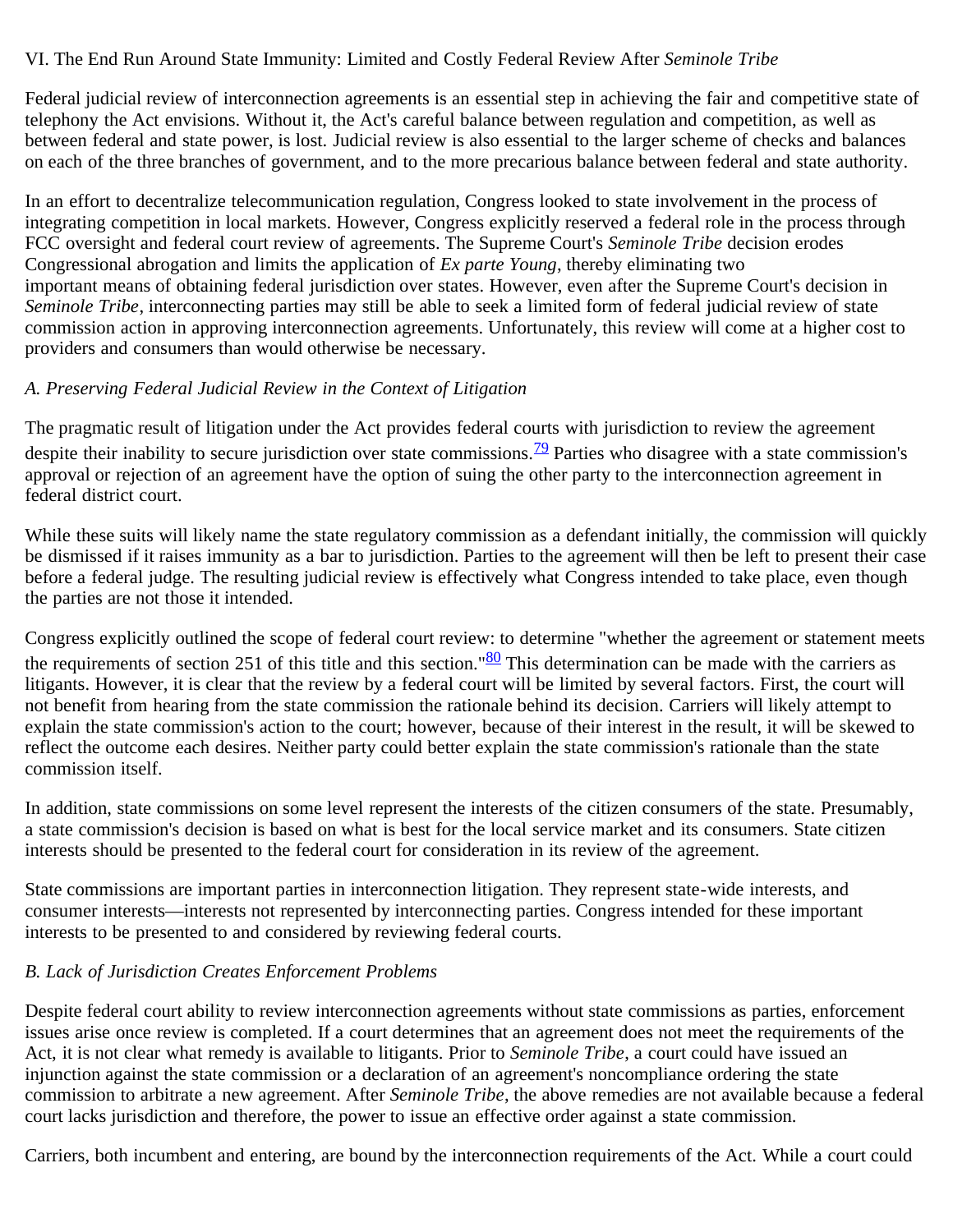direct the parties to reach a new interconnection agreement consistent with the Act, the new agreement would still be subject to state commission approval if the state commission chooses to act. Because a court may not compel a state commission to approve an agreement, the commission could reject the new agreement reached by the carriers. Even after long and expensive litigation, carriers are not assured of a satisfactory result. The tug-of-war between state commission and federal court authority could continue indefinitely.

## *C. A Better Solution: Federal Court Deference to State Commission Decisions*

A more appropriate resolution for state sovereignty concerns rests in the maintenance of federal court jurisdiction and federal court use of a deferential standard of review. Use of a deferential standard of review in evaluating interconnection agreements comports with congressional intent, respects the discretion and expertise of the state commission, and avoids insulting state sovereignty concerns. This solution requires a return to the pre-*Seminole Tribe* understanding of the Eleventh Amendment.

In *Chevron, U.S.A., Inc. v. Natural Resources Defense Council*, *Inc*, the Supreme Court identified the appropriate restraint a court should demonstrate in cases of agency interpretation: an agency's decision should not be disregarded unless it is impermissible under the statute.  $81$  A court may not substitute its own construction of a statute if the agency's interpretation is reasonable.  $82$  While this decision applied to federal review of a federal agency action, it is equally applicable and possibly more appropriate in cases of federal court review of state commission action.

Deference to state commission action is especially appropriate where a conscious, legislative decision has been made to vest state commissions, rather than the FCC, with primary authority to implement the Act. Where Congress has delegated policy-making authority to a state commission, the extent of judicial review of the state commission's determinations is limited.<sup>83</sup> Federalism concerns and legislative intent caution federal courts away from re-deciding these cases on their merits rather than deferring to state commissions' expertise.

Judicial restraint and deference to agency determinations under the Act preserve state authority over competitors in local telephone markets. The delicate balance between state authority and interconnecting parties' ability to preserve their rights through judicial intervention is best achieved with deferential judicial review.

### VII. Conclusion

In an attempt to vest regulatory control in states, Congress provided state commissions with the opportunity to give final approval of interconnection agreements. To balance state authority, Congress provided for federal judicial review for parties who disagree with state commission decisions. In a pre-*Seminole Tribe* world, this explicit indication of congressional intent would have preserved federal judicial review for parties in disagreement with the agency.

Congress's intent to preserve federal judicial review of state commission action within the new regulatory scheme of the Act is not thwarted by recent Supreme Court federalism concerns and its expansion of the sovereign immunity doctrine.  $\frac{84}{3}$  Congress's intent and the process of judicial review are, however, severely limited by the state commission's absence from litigation.

The balance of power that Congress imposed on the process of introducing competition preserves both state regulatory authority and the parties' ability to seek review and possible redress from the federal judiciary. This result would properly serve congressional intent for implementation of the 1996 Telecommunications Act.

<span id="page-8-0"></span> \* B.A. Concordia College, Moorhead, Minnesota, 1993; candidate for J.D., Indiana University School of Law— Bloomington, 1998; candidate for M.P.A., Indiana University School for Public and Environmental Affairs, 1998. The Author thanks Associate Dean Lauren Robel and Professor Fred Cate for their invaluable assistance in the preparation of this Note.

<span id="page-8-1"></span> 1. Alfred C. Aman, Jr. & William T. Mayton, Administrative Law 435 (1993) (quoting Marbury v. Madison, 5 U.S. (1 Cranch) 137, 177 (1803)).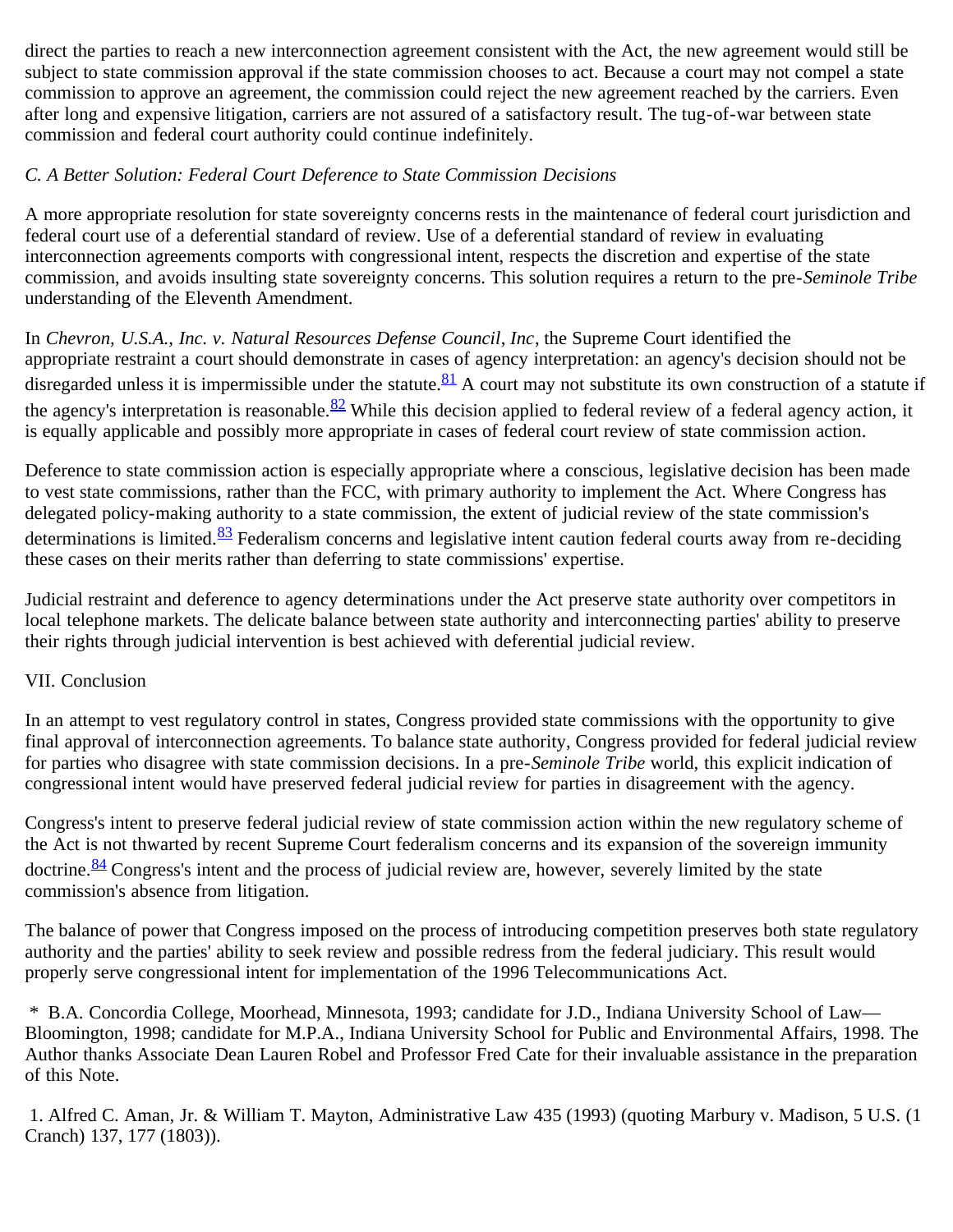<span id="page-9-0"></span> 2. The term "state regulatory commission" refers to agencies or other entities of state executive governments responsible for regulating telecommunications carriers.

<span id="page-9-1"></span> 3. "The Judicial power of the United States shall not be construed to extend to any suit in law or equity, commenced or prosecuted against one of the United States by Citizens of another State, or by Citizens or Subjects of any Foreign State." U.S. Const. amend. XI.

<span id="page-9-2"></span> 4. "The judicial Power shall extend to all Cases, in Law and Equity, arising under this Constitution, the Laws of the United States . . . to Controversies between two or more States;—between a State and Citizens of another State; between citizens of different States;—between Citizens of the same State claiming Lands under Grants of different States, and between a State, or the Citizens thereof and foreign States, Citizens or Subjects." U.S. Const. art. III, § 2.

<span id="page-9-3"></span>5*. Ex parte Young*, 209 U.S. 123 (1908).

<span id="page-9-4"></span> 6. The Author acknowledges the continuing debate over the meaning of the Eleventh Amendment and the resulting implications for federal court jurisdiction. However, as this important discussion is outside the scope of this Note, the argument presumes the state of Eleventh Amendment immunity is as the Supreme Court described in *Seminole Tribe v. Florida*, 116 S. Ct. 1114 (1996).

<span id="page-9-5"></span> 7. Telecommunications Act of 1996, Pub. L. No. 104-104, 110 Stat. 56 (codified in scattered sections of 47 U.S.C.A. (West Supp. 1997)).

<span id="page-9-6"></span>8*. Seminole Tribe*, 116 S. Ct. 1114.

<span id="page-9-7"></span>9. U.S. Const. art. I, § 8, cl. 3.

<span id="page-9-8"></span>10. 47 U.S.C.A. § 251(a)(1).

<span id="page-9-9"></span>11. Thomas J. Krattenmaker, *Telecommunications Act of 1996*, 49 Fed. Comm. L.J. 1, 17; 47 U.S.C.A. § 251(c)(2).

<span id="page-9-10"></span>12. 47 U.S.C.A. § 251(a)(2).

<span id="page-9-11"></span>13*. Id*. § 251(b)(2).

<span id="page-9-12"></span>14*. Id.* § 251(c)(1).

<span id="page-9-13"></span>15*. Id*. § 251(d)(1). Note that the FCC is currently under a stay issued by the Eighth Circuit preventing it from imposing its regulations on ILECs or state regulatory agencies. Iowa Utils. Bd. v. FCC, 109 F.3d 418 (8th Cir.), *motion to vacate stay denied*, 117 S. Ct. 429 (1996).

<span id="page-9-14"></span> 16. Commission oversight is executed through the requirement that parties requesting interconnection notify the commission; commission monitoring of the negotiating process; and the commission's ultimate authority to approve or reject agreements. 47 U.S.C.A. § 252(e)(1). In addition, 47 U.S.C.A. § 251(d)(3) preserves state access regulations, and 47 U.S.C.A. § 252(e)(3) preserves state authority to establish and enforce other requirements of state law in review of the agreements.

<span id="page-9-15"></span> 17. Peter W. Huber et al., The Telecommunications Act of 1996 Special Report 26 (1996) (quoting 47 U.S.C.A. § 252(d)(1) (1996)).

<span id="page-9-16"></span>18*. Id.* at 27 (explaining 47 U.S.C.A. § 252(e)(2)).

<span id="page-9-17"></span>19. 47 U.S.C.A. § 252.

<span id="page-9-18"></span>20*. Id.* § 252(a)(2).

<span id="page-9-19"></span>21*. Id*. § 252(b)(1).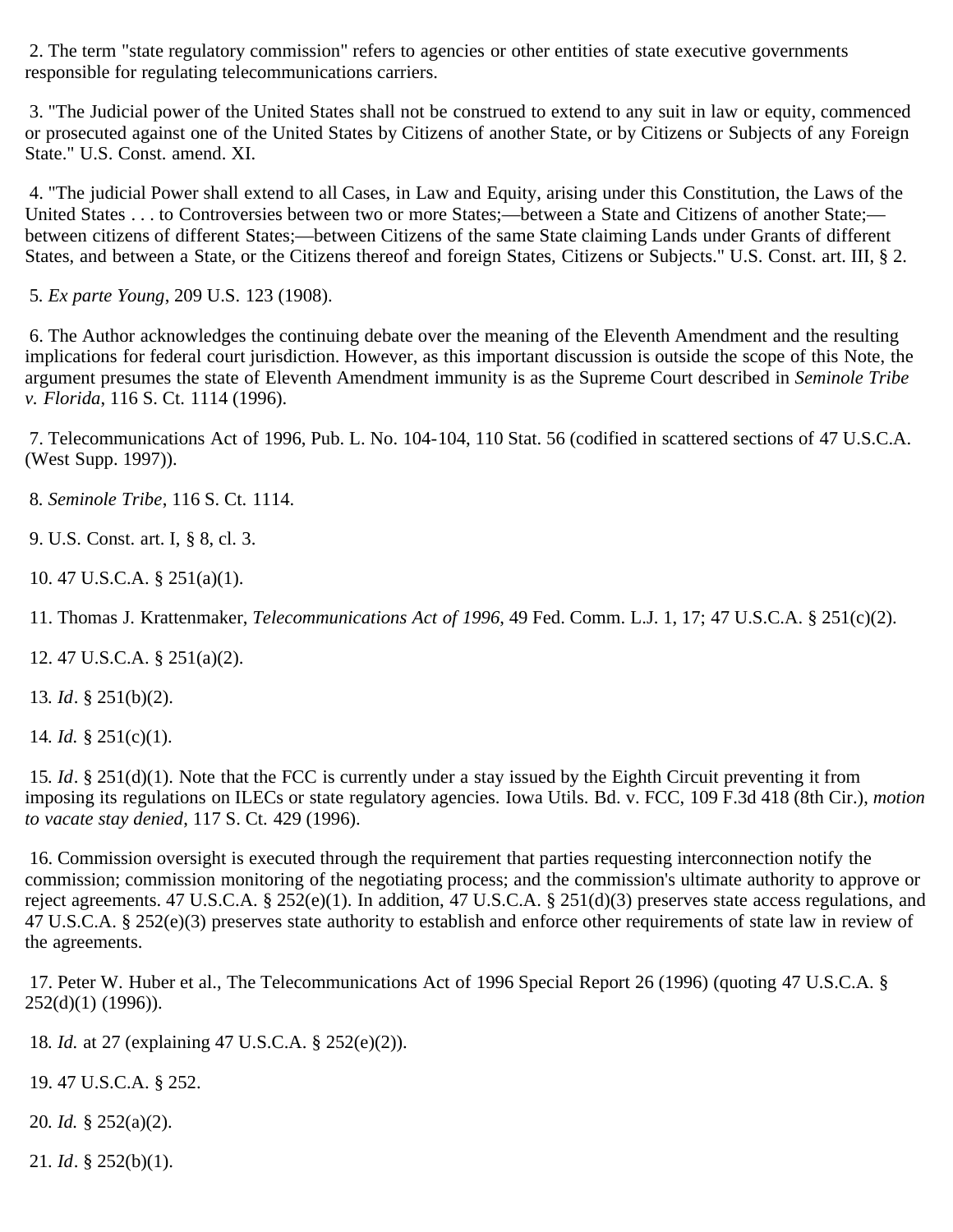<span id="page-10-0"></span>22*. Id*. § 252(b)(4)(C).

<span id="page-10-1"></span>23*. Id*. § 252(e)(2)(B).

<span id="page-10-2"></span>24*. Id*. § 251(e)(5).

<span id="page-10-3"></span>25*. Id.* § 252(e)(6).

<span id="page-10-4"></span>26*. Id*.

<span id="page-10-5"></span>27. U.S. Const. amend. XI.

<span id="page-10-6"></span>28. Pennhurst State Sch. and Hosp. v. Halderman, 465 U.S. 89, 100 (1984) (citation omitted).

<span id="page-10-7"></span> 29. The Court used a two part test: "first whether Congress has `unequivocally expresse[d] its intent to abrogate immunity' and second, whether Congress has acted `pursuant to a valid exercise of power.'" Seminole Tribe v. Florida, 116 S. Ct. 1114, 1123 (1996) (alteration in original) (quoting Green v. Masour, 474 U.S. 64, 68 (1985)).

<span id="page-10-8"></span>30. Pennsylvania v. Union Gas, Co., 491 U.S. 1 (1988).

<span id="page-10-9"></span>31. Green v. Masour, 474 U.S. 64 (1985).

<span id="page-10-10"></span>32*. Seminole Tribe*, 116 S. Ct. at 1123-24.

<span id="page-10-11"></span>33*. Id.* at 1119.

<span id="page-10-12"></span>34*. Id.* at 1126-27.

<span id="page-10-13"></span> 35. "The Congress shall have Power . . . To regulate Commerce with foreign Nations, and among the several States . . . ." U.S. Const. art. 1, § 8, cl. 3.

<span id="page-10-14"></span> 36. "The Congress shall have power to enforce, by appropriate legislation, the provisions of this article." U.S. Const. amend. XIV, § 5.

37*. Union Gas*, 491 U.S. 1 (1989), *overruled by* Seminole Tribe v. Florida, 116 S. Ct. 1114 (1996).

<span id="page-10-15"></span>38. Fair Labor Standards Act of 1938, ch. 676, 52 Stat. 1060 (codified as amended at 29 U.S.C. §§ 201-219 (1994)).

<span id="page-10-16"></span> 39. Comprehensive Environmental Response, Compensation, and Liability Act of 1980 (CERCLA), Pub. L. No. 96- 510, 94 Stat. 2767 (codified as amended at 42 U.S.C. §§ 9601-9675 (1994)).

<span id="page-10-17"></span> 40. Telecommunications Act of 1996, Pub. L. No. 104-104, 110 Stat. 56 (codified in scattered sections of 47 U.S.C.A. (West Supp. 1997)).

<span id="page-10-18"></span>41. Seminole Tribe v. Florida, 116 S. Ct. 1114, 1126 (1996).

<span id="page-10-19"></span>42*. Id.* at 1128.

<span id="page-10-20"></span> 43. Four Justices joined Justice Brennan's opinion in *Union Gas*, with Justice White concurring in the judgment, but writing separately to indicate his disagreement with the majority's rationale. *Union Gas*, 491 U.S. at 45. Justice Stevens, the only remaining member of the *Union Gas* plurality, filed a dissenting opinion in *Seminole Tribe*. *Seminole Tribe*, 116 S. Ct. at 1133 ( Stevens J., dissenting).

<span id="page-10-21"></span> 44. "Our willingness to reconsider our earlier decisions has been `particularly true in constitutional cases because in such cases "correction through legislative action is practically impossible."'" *Seminole Tribe*, 116 S. Ct. at 1127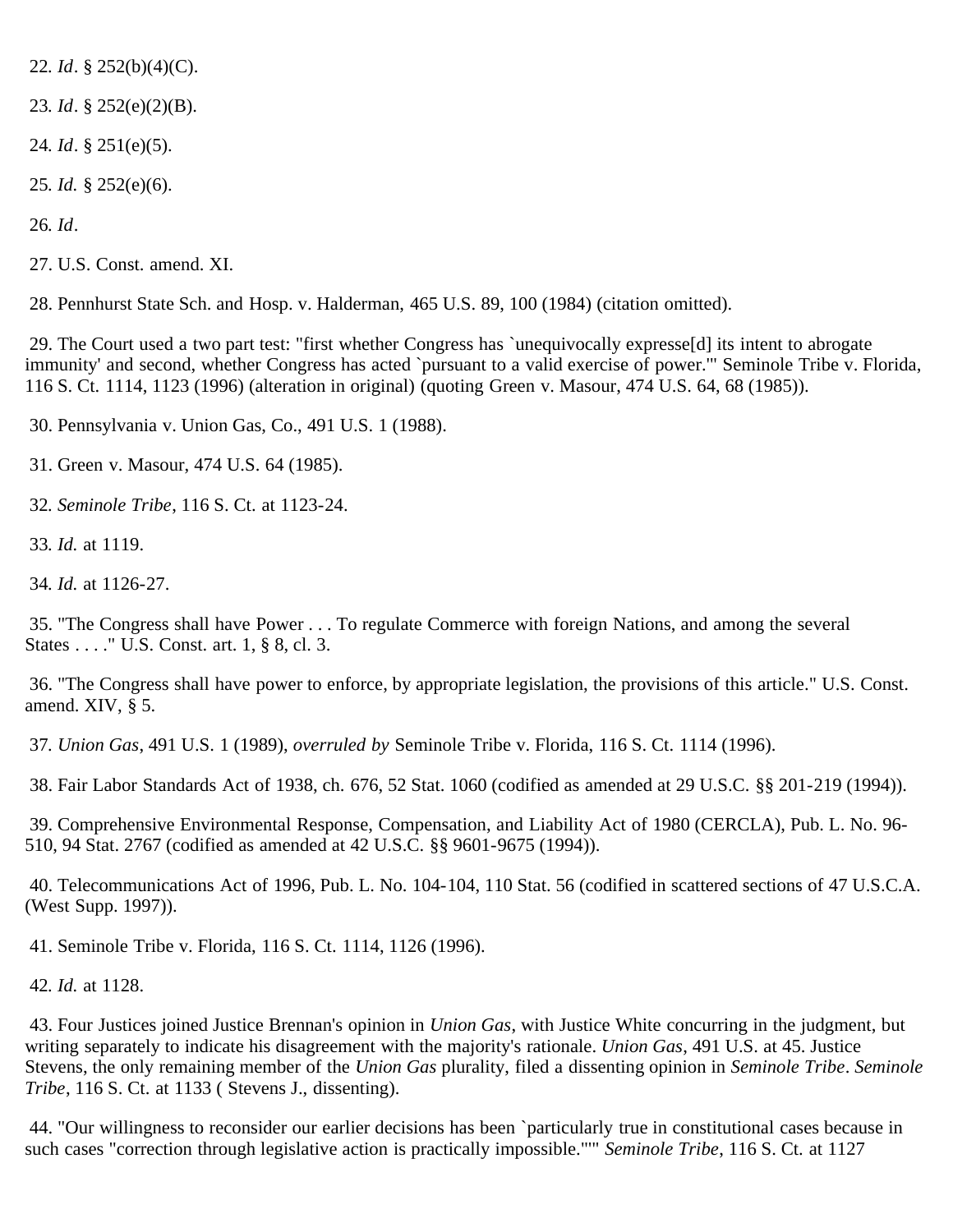(quoting Payne v. Tennessee, 501 U.S. 808, 828 (1991) (quoting Burnet v. Coronado Oil & Gas Co., 285 U.S. 393, 407 (1932) (Brandeis, J., dissenting))).

<span id="page-11-0"></span> 45. The Court argued throughout *Seminole Tribe* that the *Union Gas* decision was the exception rather than the rule in Eleventh Amendment analysis. "Never before the decision in *Union Gas* had we suggested that the bounds of Article III could be expanded by

Congress operating pursuant to any constitutional provision other than the Fourteenth Amendment." *Seminole Tribe*, 116 S. Ct. at 1128.

<span id="page-11-1"></span>46*. See, e.g*., Blow v. Kansas, 929 F. Supp. 1400 (D. Kan. 1996) (suit brought under the Fair Labor Standards Act); Chauvin v. Louisiana, 937 F. Supp. 567 (E.D. La. 1996) (suit brought under the Fair Labor Standards Act); Natural Resources Defense Council v. Cal. Dept. of Transp., 96 F.3d 420 (9th Cir. 1996) (suit brought under the Clean Water Act); Prisco v. New York, 1996 WL 596546 (S.D.N.Y. 1996) (suit brought under CERCLA); Gen-Probe Inc. v. Amoco Corp. 1996 WL 264707 (N.D. Ill. 1996) (suit brought under Federal Patent Laws).

<span id="page-11-2"></span>47*. Green*, 474 U.S. 64, 68 (1985).

<span id="page-11-3"></span> 48. Telecommunications Act of 1996, sec. 101(a), § 252(e)(6), 47 U.S.C.A. § 252(e)(6) (West Supp. 1997). In fact, Congress left open review only in federal court when it specifically banned suits in state court under the Act.

<span id="page-11-4"></span>49*. Id.* (emphasis added).

<span id="page-11-5"></span>50*. Ex parte Young*, 209 U.S. 123 (1908).

<span id="page-11-6"></span> 51. Herbert Hovenkamp, *Judicial Restraint and Constitutional Federalism: The Supreme Court's Lopez and Seminole Tribe Decisions*, 96 Colum. L. Rev. 2213, 2246 (1996).

<span id="page-11-7"></span>52. Pennhurst State Sch. & Hosp. v. Halderman, 465 U.S. 89, 102 (1984).

<span id="page-11-8"></span>53*. Ex parte Young*, 209 U.S. at 159-60.

<span id="page-11-9"></span>54. Hovenkamp, *supra* note 51, at 2246.

<span id="page-11-10"></span>55*. Halderman*, 465 U.S. at 105 (quoting Perez v. Ledesma, 401 U.S. 82, 106 (1971) (Brennan, J., concurring in part and dissenting in part)).

<span id="page-11-11"></span>56. SDDS, Inc*.*, 97 F.3d 1030, 1035 (8th Cir. 1996).

<span id="page-11-12"></span>57*. Jordan*, 415 U.S. 651 (1974).

<span id="page-11-13"></span>58*. Halderman*, 465 U.S. at 102-103 (noting the *Jordan* clarification of availability of only prospective relief; *see also*, Wisconsin Cent. Ltd. v. Public Serv. Comm'n, 95 F. 3d 1359, 1365 (1996)).

<span id="page-11-14"></span>59*. Halderman*, 465 U.S. at 106.

<span id="page-11-15"></span>60. Seminole Tribe v. Florida, 116 S. Ct. 1114, 1122 (1996).

<span id="page-11-16"></span>61*. Id.* at 1132 (citing Schweiker v. Chilicky, 487 U.S. 412, 423 (1988)).

<span id="page-11-17"></span>62*. Id.*

<span id="page-11-18"></span>63*. Id.*

<span id="page-11-19"></span> 64. The Court fails to explain from whom a tribe is to secure this order if a federal court is not available. Presumably a state court would not be available either, as the Constitutional defense of Eleventh Amendment immunity as depicted by the Court would likely apply in state court as well.